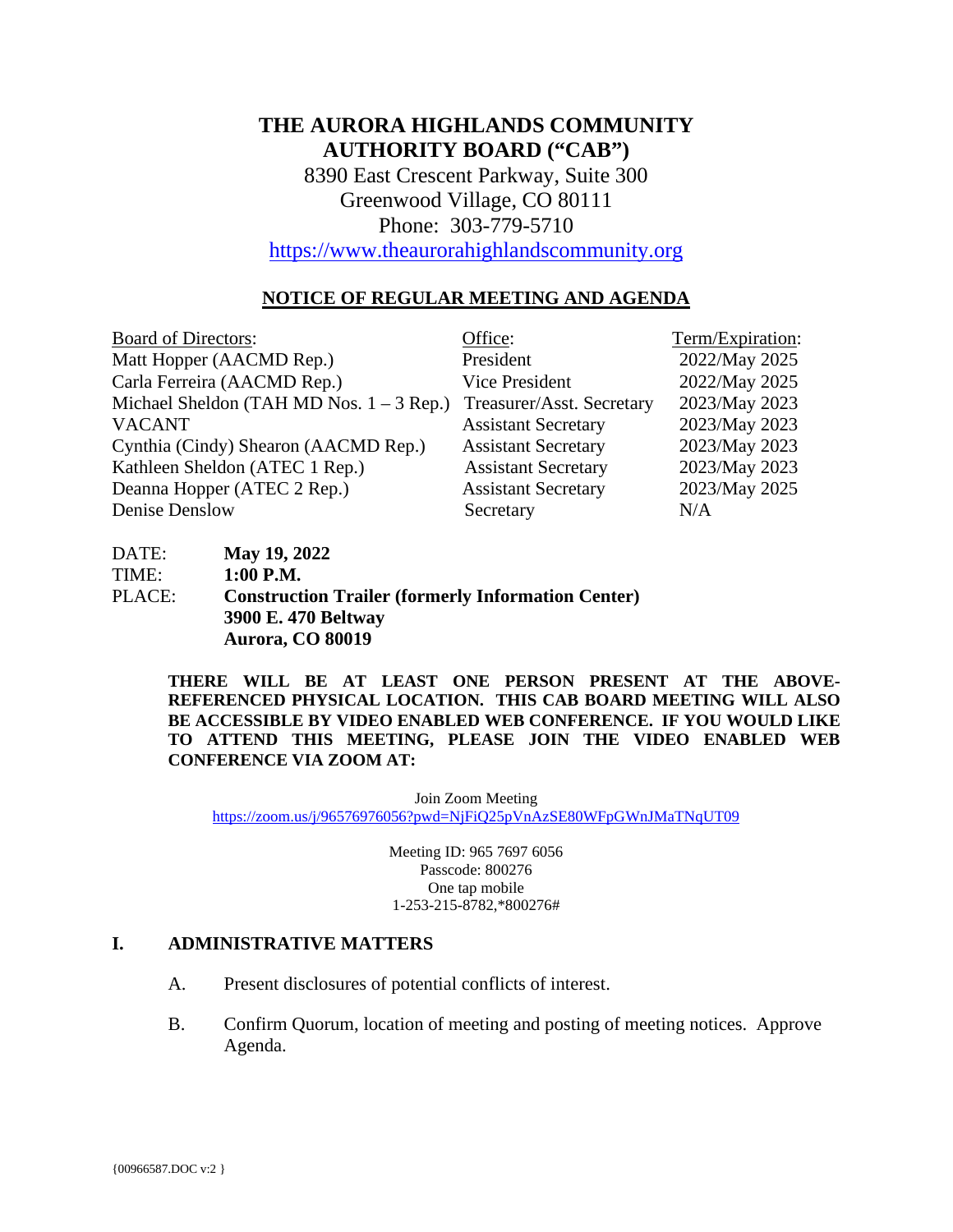The Aurora Highlands Community Authority Board May 19, 2022 Page 2

> C. Public Comment. Members of the public may express their views to the Board on matters that affect the CAB that are otherwise not on the agenda. Comments will be limited to three (3) minutes per person.

### **II. CONSENT AGENDA**

Consent Agenda – These items are considered to be routine and will be ratified by one motion. There will be no separate discussion of these items unless a board member so requests; in which event, the item will be removed from the Consent Agenda and considered in the Regular Agenda.

• Review and consider approval of April 21, 2022 regular meeting minutes and April 27, 2022 special meeting minutes (enclosures).

### **III. FINANCIAL MATTERS**

- A. Review and consider approval of payment of claims for operating costs, in the amount of \$446.795.54 (numbers based upon information available at time of preparation of Agenda, final numbers to be presented by accountant at meeting) (enclosure).
- B. Review and accept cash position report dated March 31, 2022, updated as of May 13, 2022 (enclosure).
- C. Discuss and consider approval of acceptance of the CAB and Aerotropolis Area Coordinating Metropolitan District ("**AACMD**") Engineer's Report and Verification of Costs Associated with Public Improvements Draw No. 47 Engineer's Report and Verification of Costs No. 25 prepared by Schedio Group LLC (enclosure).
	- 1. Discuss and consider approval of Project Funding Requisition No. 11, under the CAB's Special Tax Revenue Refunding and Improvement Bonds, Series 2021A related to the CAB and AACMD Engineer's Report and Verification of Costs Associated with Public Improvements Draw No. 47 Engineer's Report and Verification of Costs No. 25 prepared by Schedio Group LLC (enclosure).
- D. Discuss and consider approval of acceptance of the CAB and AACMD Engineer's Report and Verification of Costs Associated with Public Improvements, In-Tract Improvements / In Tract Home Builder Expenses, Engineer's Report and Verification of Costs No. 7 prepared by Schedio Group LLC (enclosure).
	- 1. Discuss and consider approval of Project Funding Requisition No. 12 under the CAB's Special Tax Revenue Refunding and Improvement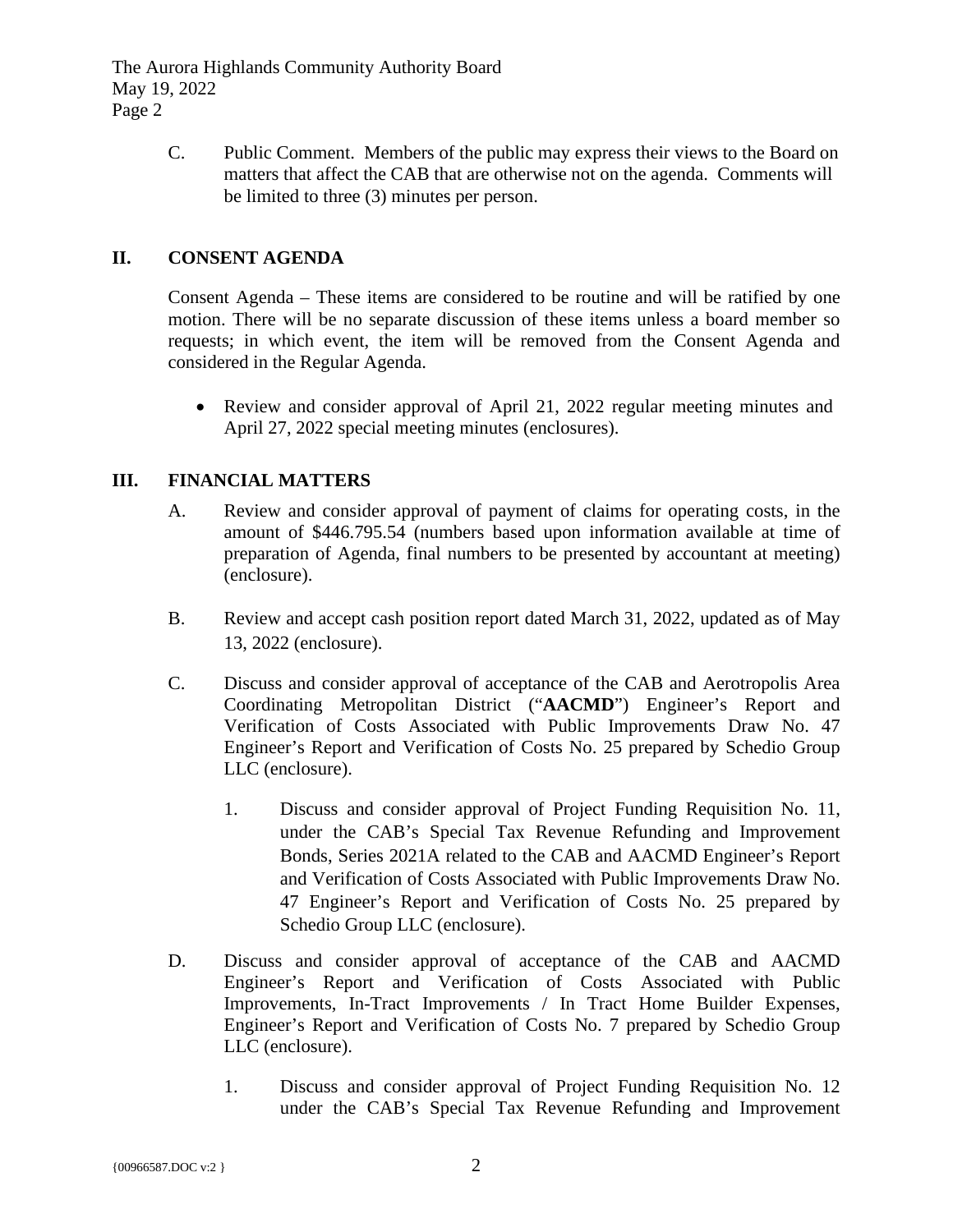Bonds, Series 2021A related to the CAB and AACMD Engineer's Report and Verification of Costs Associated with Public Improvements, In-Tract Improvements / In Tract Home Builder Expenses, Engineer's Report and Verification of Costs No. 07 prepared by Schedio Group LLC (enclosure).

### E. FIRST READING (BUDGET MATTERS)

- 1. Discuss need for further amendment of the 2021 Budget (enclosure).
- 2. Consider approval, at this First Reading, of placement of consideration of approval of the proposed Second Amendment to the 2021 Budget on the Agenda for a Second Reading during the Public Hearing to be held on the proposed Second Amendment to the 2021 Budget on June 16, 2022 at 1:00 p.m. at the Construction Trailer, 3900 E. 470 Beltway, Aurora, CO 80019 and via Zoom.

# **IV. MANAGER MATTERS**

A. Manager's Report.

# **V. COVENANT ENFORCEMENT AND COMMUNITY ENGAGEMENT MATTERS**

- A. Update from Timberline District Consulting, LLC (enclosure):
	- 1. Website;
	- 2. Town Hall Meetings; and
	- 3. Design Guidelines / Rules and Regulations / Homeowner Handbook.
- B. Discussion regarding status of engagement of architect.

### **VI. LEGAL MATTERS**

- A. Acknowledge Second Amended and Restated Inclusion Agreement (Aurora Tech Center Development, LLC/Property East of Powhaton) by and among the District and Aurora Tech Center Development, LLC (to be distributed).
- B. Acknowledge Second Amended and Restated Inclusion Agreement (GVR King Commercial LLC/Aurora Tech Center Development, LLC/Property East of Powhaton) by and among the District, GVR King Commercial LLC and Aurora Tech Center Development, LLC (to be distributed).
- C. Acknowledge Third Amended and Restated Inclusion Agreement (Aerotropolis Industrial Development, LLC/Property East of Powhaton) by and among the District and Aerotropolis Industrial Development, LLC (to be distributed).